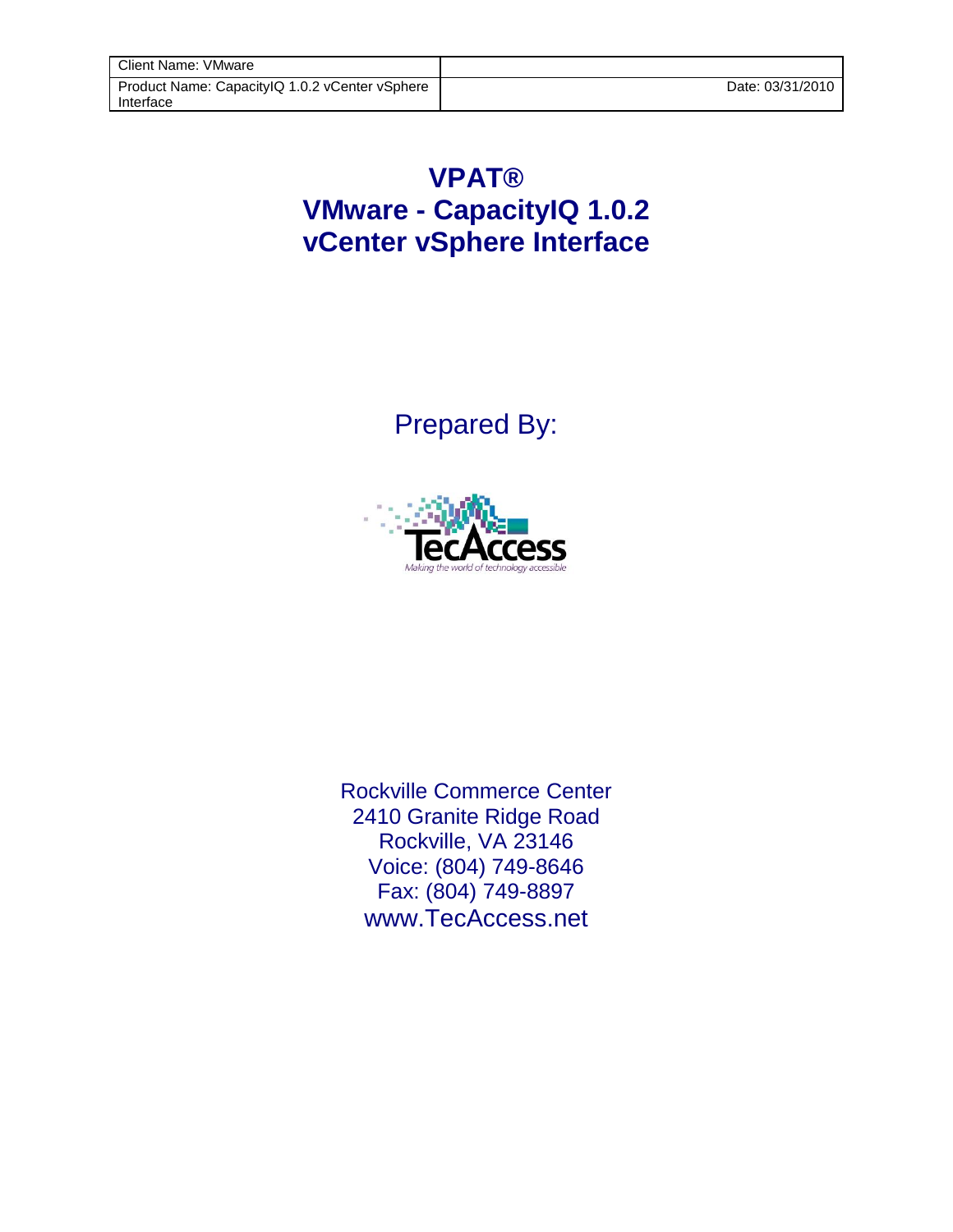## **VPAT**

**Product**: VMware CapacityIQ 1.0.2 vCenter vSphere Interface VPAT **Contact for more information:** http://www.VMware.com **Date:** March 31, 2010

| <b>Summary of Voluntary Product Accessibility Template</b>            |                                      |                                                                 |  |
|-----------------------------------------------------------------------|--------------------------------------|-----------------------------------------------------------------|--|
| <b>Criteria</b>                                                       | <b>Supporting</b><br><b>Features</b> | <b>Remarks and Explanations</b>                                 |  |
| Section 1194.21 Software Applications and<br><b>Operating Systems</b> | Supports with<br>Exceptions          | Please refer to the attached 1194.21 VPAT.                      |  |
| Section 1194.22 Web-based Internet<br>Information and Applications    | Not Applicable                       |                                                                 |  |
| Section 1194.23 Telecommunications<br>Products                        | Not Applicable                       |                                                                 |  |
| Section 1194.24 Video and Multimedia<br>Products                      | Not Applicable                       |                                                                 |  |
| Section 1194.25 Self-contained, Closed<br>Products                    | Not Applicable                       |                                                                 |  |
| Section 1194.26 Desktop and Portable<br>Computers                     | Not Applicable                       |                                                                 |  |
| Section 1194.31 Functional Performance<br>lCriteria                   | Supports with<br><b>Exceptions</b>   | Please reference the attached 1194.21, and<br>1194.31 sections. |  |
| Section 1194.41 Information,<br>Documentation and Support             | Supports                             | Please reference the attached 1194.41<br>section.               |  |

F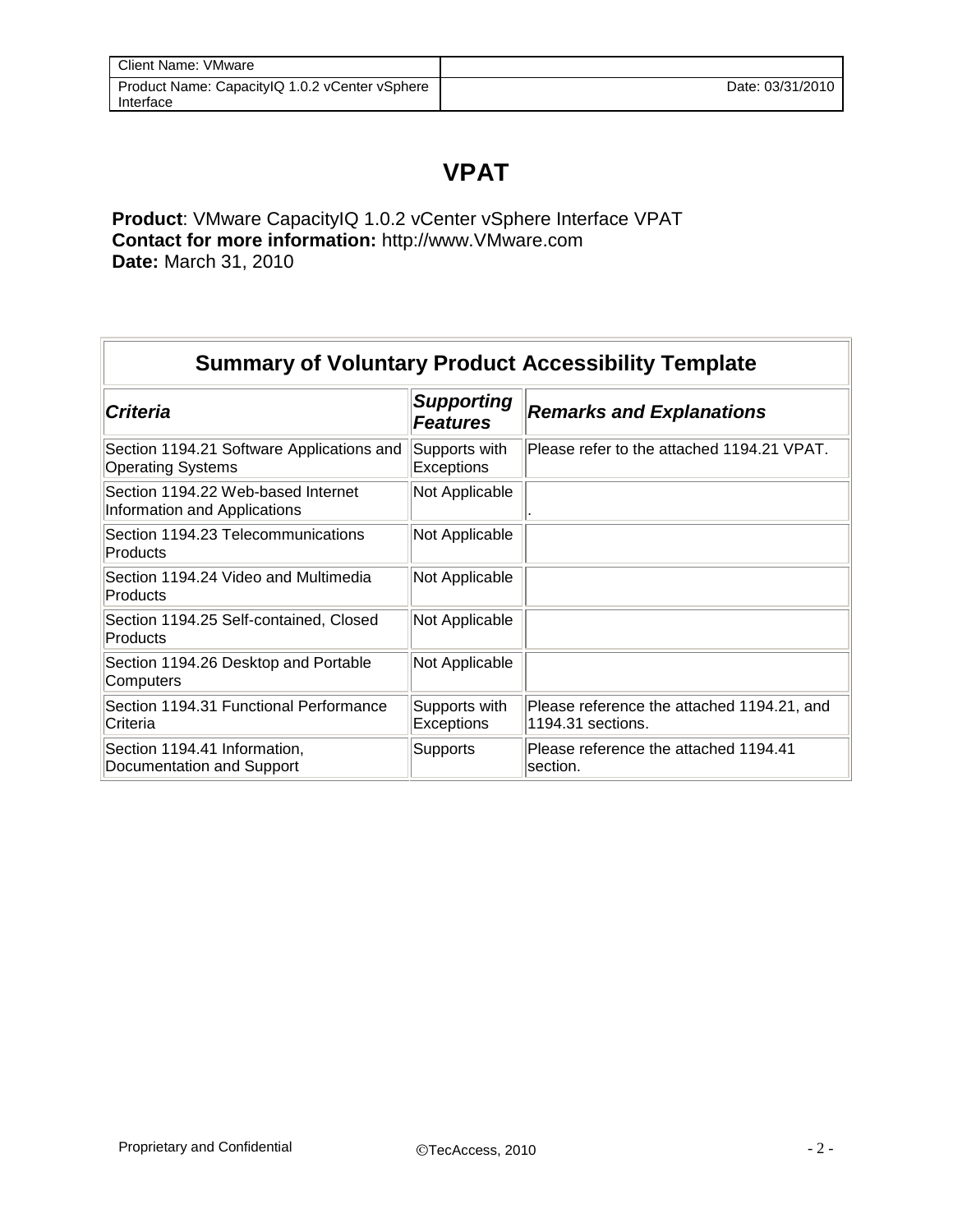| Client Name: VMware                                         |                  |
|-------------------------------------------------------------|------------------|
| Product Name: Capacity Q 1.0.2 vCenter vSphere<br>Interface | Date: 03/31/2010 |

| <b>Explanation of Supporting Features (second column on VPAT)</b>   |                                                                                                                                                                                                                                                                                                                                           |  |
|---------------------------------------------------------------------|-------------------------------------------------------------------------------------------------------------------------------------------------------------------------------------------------------------------------------------------------------------------------------------------------------------------------------------------|--|
| <b>Supports</b>                                                     | Use this language when you determine the product fully<br>meets the letter and intent of the Criteria.                                                                                                                                                                                                                                    |  |
| <b>Supports with Exceptions</b>                                     | Use this language when you determine the product does not<br>fully meet the letter and intent of the Criteria, but provides<br>some level of access relative to the Criteria.                                                                                                                                                             |  |
| <b>Supports through Equivalent Facilitation</b>                     | Use this language when you have identified an alternate way<br>to meet the intent of the Criteria or when the product does not<br>fully meet the intent of the Criteria.                                                                                                                                                                  |  |
| <b>Supports when combined with</b><br><b>Compatible AT</b>          | Use this language when you determine the product fully<br>meets the letter and intent of the Criteria when used in<br>combination with Compatible AT. For example, many<br>software programs can provide speech output when<br>combined with a compatible screen reader (commonly used<br>assistive technology for people who are blind). |  |
| <b>Does not Support</b>                                             | Use this language when you determine the product does not<br>meet the letter or intent of the Criteria.                                                                                                                                                                                                                                   |  |
| <b>Not Applicable</b>                                               | Use this language when you determine the Criteria does not<br>apply to the specific product.                                                                                                                                                                                                                                              |  |
| Not Applicable - Fundamental Alteration<br><b>Exception Applies</b> | Use this language when you determine a Fundamental<br>Alteration of the product would be required to meet the<br><b>Criteria</b><br>(See the U.S. Access Board standards for the definition of<br>"fundamental alteration").                                                                                                              |  |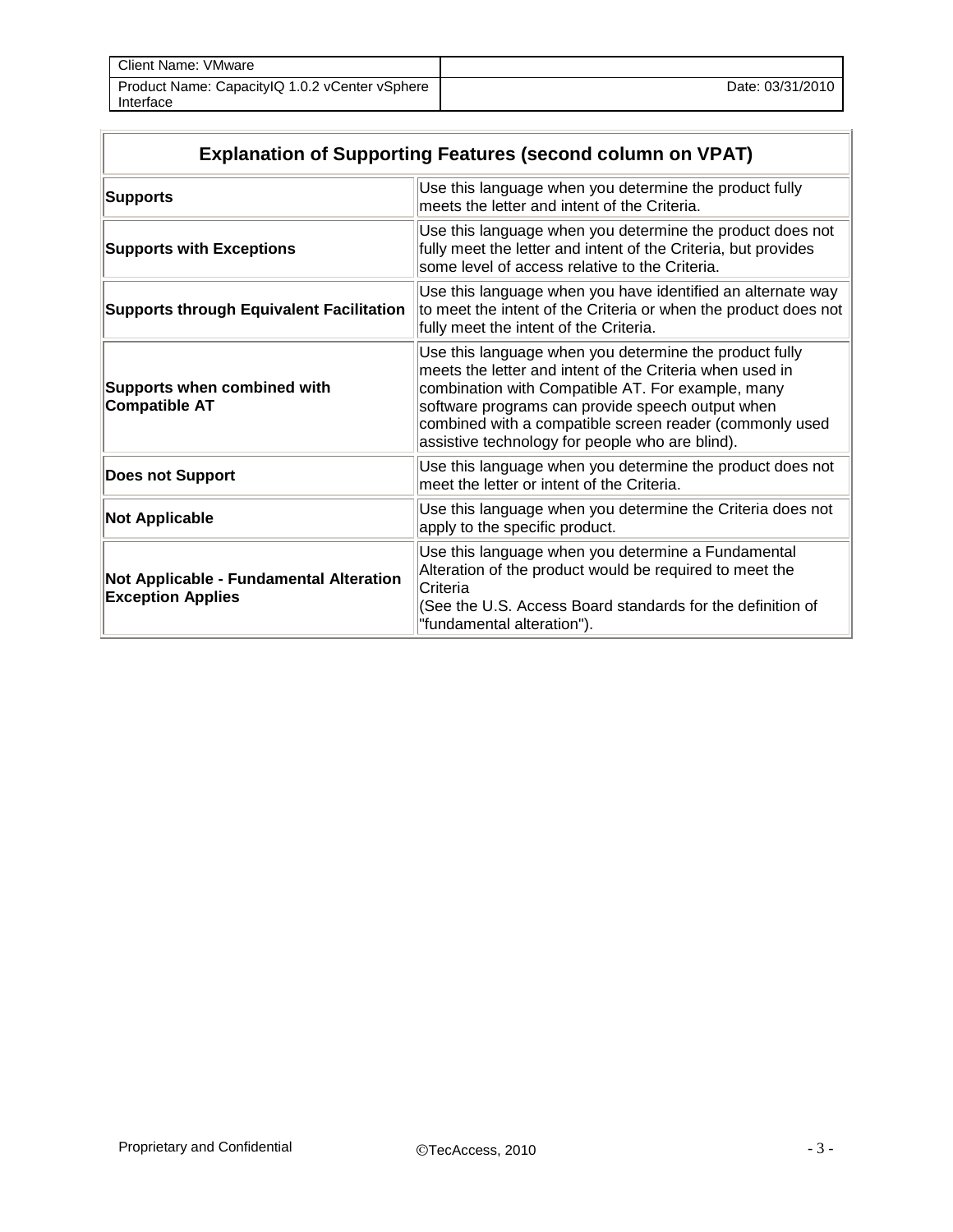| Client Name: VMware                                         |                  |
|-------------------------------------------------------------|------------------|
| Product Name: CapacityIQ 1.0.2 vCenter vSphere<br>Interface | Date: 03/31/2010 |

| 1194.21 Software Applications and Operating Systems                                                                                                                                                                                                                                                                                                                                                                                                                                                                                                                                |                                      |                                                                                                                                                                                                                                                                                                                                                                                           |
|------------------------------------------------------------------------------------------------------------------------------------------------------------------------------------------------------------------------------------------------------------------------------------------------------------------------------------------------------------------------------------------------------------------------------------------------------------------------------------------------------------------------------------------------------------------------------------|--------------------------------------|-------------------------------------------------------------------------------------------------------------------------------------------------------------------------------------------------------------------------------------------------------------------------------------------------------------------------------------------------------------------------------------------|
| <b>Criteria</b>                                                                                                                                                                                                                                                                                                                                                                                                                                                                                                                                                                    | <b>Supporting</b><br><b>Features</b> | <b>Remarks and explanations</b>                                                                                                                                                                                                                                                                                                                                                           |
| (a) When software is designed to run on a system<br>that has a keyboard, product functions shall be<br>executable from a keyboard where the function<br>itself or the result of performing a function can be<br>discerned textually.                                                                                                                                                                                                                                                                                                                                               | <b>Supports</b>                      | The Windows based graphical<br>user interface (GUI) accessed<br>through the VMware vSphere<br>client through the path <b>Home</b> ><br><b>Solutions and Applications &gt;</b><br>CapacitylQ does allow the user to<br>move the focus from one tab to<br>another screen, the functions<br>within the tabs are usable with the<br>keyboard<br>See Example in Deliverable<br><b>Document</b> |
| (b) Applications shall not disrupt or disable<br>activated features of other products that are<br>identified as accessibility features, where those<br>features are developed and documented according<br>to industry standards. Applications also shall not<br>disrupt or disable activated features of any<br>operating system that are identified as accessibility<br>features where the application programming<br>interface for those accessibility features has been<br>documented by the manufacturer of the operating<br>system and is available to the product developer. | <b>Supports</b>                      | The Windows based (GUI) is<br>accessed through the VMware<br>vSphere client through the path<br><b>Home &gt; Solutions and</b><br><b>Applications &gt; CapacityIQ does</b><br>not interrupt or disable Assistive<br>Technology or Assistive<br>Technology features.                                                                                                                       |
| (c) A well defined on-screen indication of the<br>current focus shall be provided that moves among<br>interactive interface elements as the input focus<br>changes. The focus shall be programmatically<br>exposed so that Assistive Technology can track<br>focus and focus changes.                                                                                                                                                                                                                                                                                              | <b>Supports</b>                      | The Windows based (GUI)<br>accessed through the VMware<br>vSphere client allows Assistive<br>Technology to track focus<br>changes and determine what<br>interactive interface element has<br>the current focus in some cases.<br>Focus can also be tracked visually<br>lin some cases.                                                                                                    |
| (d) Sufficient information about a user interface<br>element including the identity, operation and state<br>of the element shall be available to Assistive<br>Technology. When an image represents a program<br>element, the information conveyed by the image<br>must also be available in text.                                                                                                                                                                                                                                                                                  | <b>Supports</b>                      | Many controls have sufficient<br>information for identifying them<br>including name, role, state and<br>value information provided<br>through Microsoft Active<br>Accessibility (MSAA).                                                                                                                                                                                                   |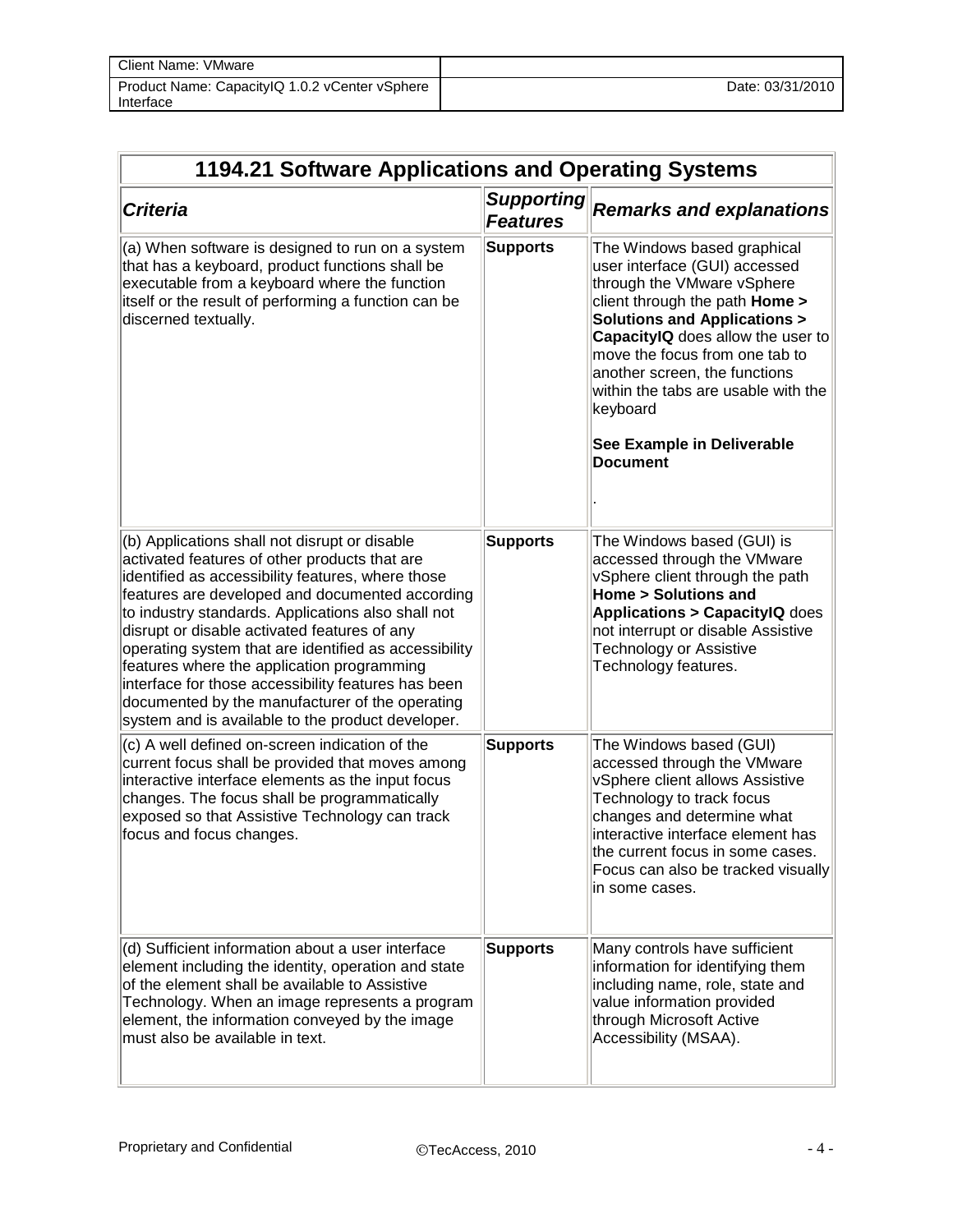| Client Name: VMware                            |                  |
|------------------------------------------------|------------------|
| Product Name: CapacityIQ 1.0.2 vCenter vSphere | Date: 03/31/2010 |
| Interface                                      |                  |

| (e) When bitmap images are used to identify<br>controls, status indicators, or other programmatic<br>elements, the meaning assigned to those images<br>shall be consistent throughout an application's<br>performance.                                     | <b>Supports</b>                              | Image meaning is consistent.                                                                                                                                                                                                                         |
|------------------------------------------------------------------------------------------------------------------------------------------------------------------------------------------------------------------------------------------------------------|----------------------------------------------|------------------------------------------------------------------------------------------------------------------------------------------------------------------------------------------------------------------------------------------------------|
| (f) Textual information shall be provided through<br>operating system functions for displaying text. The<br>minimum information that shall be made available<br>is text content, text input caret location and text<br>attributes.                         | <b>Supports</b>                              | Text is available through the<br>operating system and Assistive<br>Technology can read it.                                                                                                                                                           |
| (g) Applications shall not override user selected<br>contrast, color selections and other individual<br>display attributes.                                                                                                                                | <b>Supports</b><br>with<br><b>Exceptions</b> | The Windows based GUI<br>accessed through the VMware<br>vSphere client 4.0 and through<br>the Web based vSphere client<br>does not honor or extend all<br>Windows high contrast or large<br>font settings.<br>See Assessment document for<br>example |
| (h) When animation is displayed, the information<br>shall be displayable in at least one non-animated<br>presentation mode at the option of the user.                                                                                                      | <b>Not</b><br><b>Applicable</b>              | Animation is not used.                                                                                                                                                                                                                               |
| (i) Color coding shall not be used as the only<br>means of conveying information, indicating an<br>action, prompting a response or distinguishing a<br>visual element.                                                                                     | <b>Supports</b>                              | This product does not use color<br>coding as the only means to<br>convey information, indicating an<br>action, prompting responses or<br>distinguishing visual elements.                                                                             |
| (j) When a product permits a user to adjust color<br>and contrast settings, a variety of color selections<br>capable of producing a range of contrast levels<br>shall be provided.                                                                         | <b>Not</b><br>Applicable                     | The Windows based GUI<br>accessed through the VMware<br>vSphere client does not permit a<br>user to adjust color or contrast<br>settings.                                                                                                            |
| (k) Software shall not use flashing or blinking text,<br>objects or other elements having a flash or blink<br>frequency greater than 2 Hz and lower than 55 Hz.                                                                                            | <b>Supports</b>                              | Blinking and flashing does not<br>occur in the prohibited range.                                                                                                                                                                                     |
| (I) When electronic forms are used, the form shall<br>allow people using Assistive Technology to access<br>the information, field elements, and functionality<br>required for completion and submission of the form,<br>including all directions and cues. | <b>Supports</b>                              | Controls have sufficient<br>information for identifying them<br>including name, role, state and<br>value information provided<br>through Microsoft Active<br>Accessibility (MSAA).                                                                   |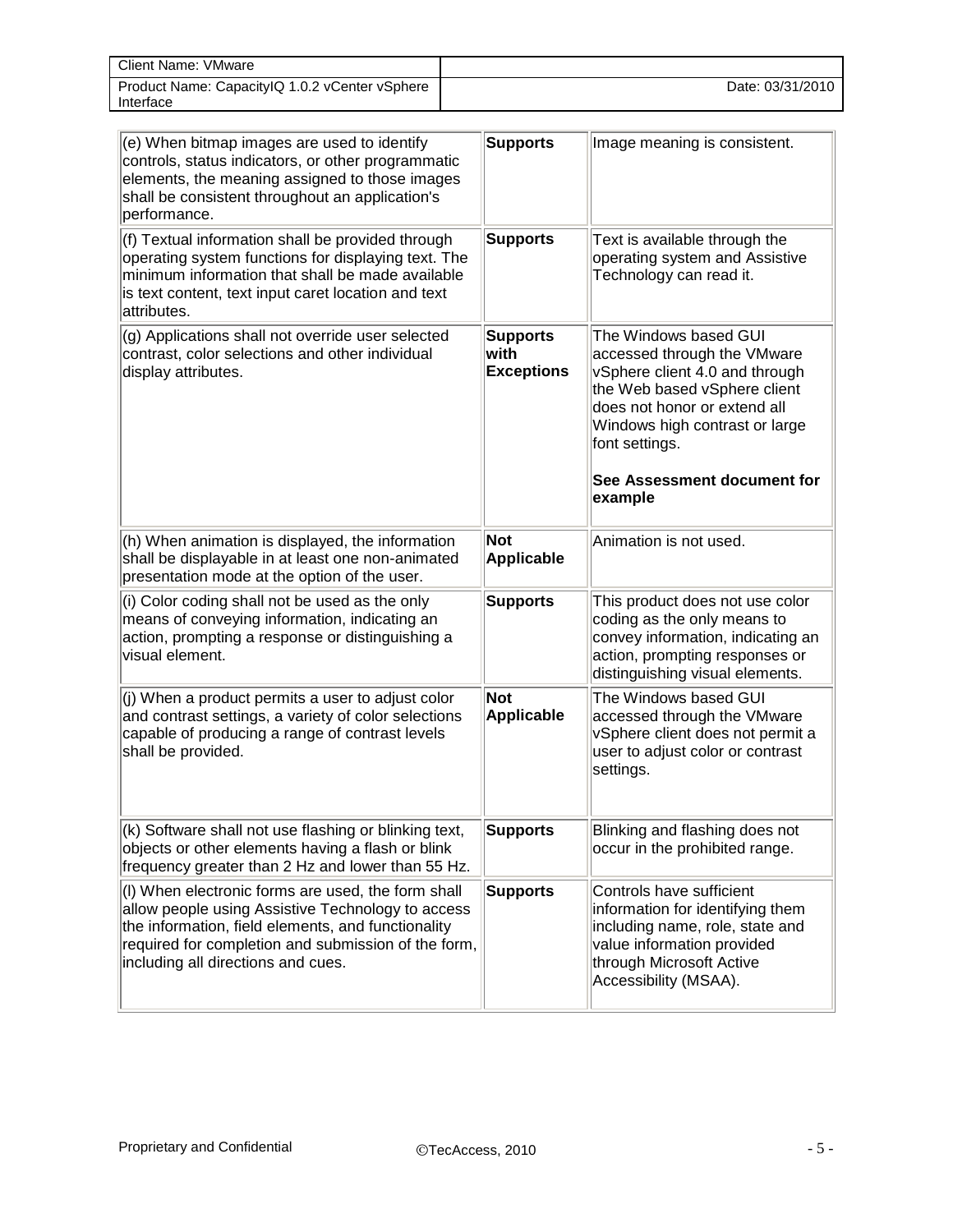| <b>Client Name: VMware</b>                                  |                  |
|-------------------------------------------------------------|------------------|
| Product Name: CapacityIQ 1.0.2 vCenter vSphere<br>Interface | Date: 03/31/2010 |

| 1194.31 Functional Performance Criteria                                                                                                                                                                                                                                                                                          |                                      |                                                                                                                                                                                                                                                                |  |
|----------------------------------------------------------------------------------------------------------------------------------------------------------------------------------------------------------------------------------------------------------------------------------------------------------------------------------|--------------------------------------|----------------------------------------------------------------------------------------------------------------------------------------------------------------------------------------------------------------------------------------------------------------|--|
| <b>Criteria</b>                                                                                                                                                                                                                                                                                                                  | <b>Supporting</b><br><b>Features</b> | <b>Remarks and explanations</b>                                                                                                                                                                                                                                |  |
| (a) At least one mode of operation and<br>information retrieval that does not require<br>user vision shall be provided, or support for<br>Assistive Technology used by people who<br>are blind or visually impaired shall be<br>provided.                                                                                        | <b>Supports</b>                      | User Vision is not required to access the<br>product with the Vsphere Client through the<br>path Home > Solutions and Applications ><br><b>CapacityIQ</b>                                                                                                      |  |
| (b) At least one mode of operation and<br>information retrieval that does not require<br>visual acuity greater than 20/70 shall be<br>provided in audio and enlarged print output<br>working together or independently, or<br>support for Assistive Technology used by<br>people who are visually impaired shall be<br>provided. | Supports with<br><b>Exceptions</b>   | Screen magnifiers do work with the Windows<br>based GUI accessed through the VMware<br>vSphere does not honor all Windows color and<br>high contrast settings, and increased text size.<br>Please reference the included 1194.21 VPAT<br>for specific details. |  |
| (c) At least one mode of operation and<br>information retrieval that does not require<br>user hearing shall be provided, or support<br>for Assistive Technology used by people<br>who are deaf or hard of hearing shall be<br>provided.                                                                                          | <b>Supports</b>                      | Hearing is not required.                                                                                                                                                                                                                                       |  |
| (d) Where audio information is important for<br>the use of a product, at least one mode of<br>operation and information retrieval shall be<br>provided in an enhanced auditory fashion,<br>or support for assistive hearing devices<br>shall be provided.                                                                        | Not<br>Applicable                    | Audio is not present.                                                                                                                                                                                                                                          |  |
| (e) At least one mode of operation and<br>information retrieval that does not require<br>user speech shall be provided, or support<br>for Assistive Technology used by people<br>with disabilities shall be provided.                                                                                                            | <b>Supports</b>                      | User speech is not required.                                                                                                                                                                                                                                   |  |
| (f) At least one mode of operation and<br>information retrieval that does not require<br>fine motor control or simultaneous actions,<br>and is operable with limited reach and<br>strength shall be provided.                                                                                                                    | Supports                             | Fine motor control is not required to access<br>the product through Vsphere Client using the<br>path Home > Solutions and Applications ><br><b>CapacityIQ</b>                                                                                                  |  |

F

ä